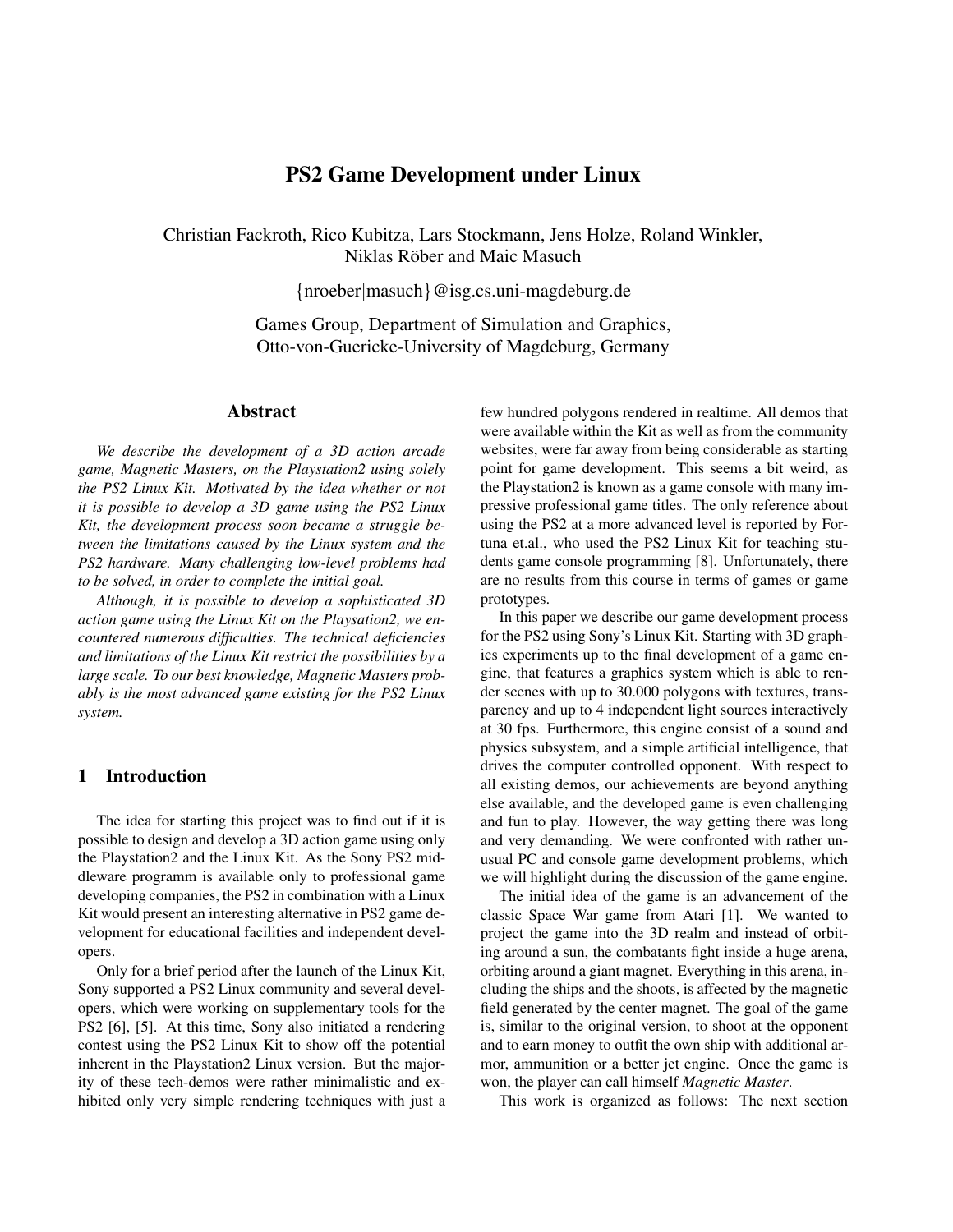briefly reviews the hardware components of the PS2 and the Playstation2 Linux Kit. After this we present a brief overview of the game concept and discuss in the following sections the designed game engine with a special focus on the 3D graphics system. This section also covers details about the rendering of sound, the aiming mechanism, the game physics, and additionally, the modelling and design of the game. In the end we discuss the results achieved, and conclude with a summary of the game development possibilities using the PS2 Linux Kit.

## 2 The PS2 Linux Kit

The Playstation2 Linux Kit is an original Sony developed expansion pack for the PS2, that extends the game station by several hardware components and converts it into a fully functional Linux system. The additional hardware package consists of a 40 GB hard drive, a memory card, an USB mouse, a keyboard and a network adaptor. The kit comes along with a customized RedHat Linux distribution. The installation of the hardware, as well as the software is straightforward.



**Figure 1.** PS2 Block Diagram (after [7])

Although, the system has a similar look and feel compared to a Linux system on a standard PC, the underlying hardware is completely different, which makes the programming far more difficult. Figure 1 shows a diagram of the hardware components of the Playstation2. Interestingly, the hardware features two main processors, the 300 MHz Emotion Engine and the 34 MHz IO processor, that work both independent from each other. These two processors are connected via a bus system and can work together, but the necessary compilers are unfortunately not available within the Linux Kit. Furthermore, the only compiler available (GCC) was not able to produce PS2 optimized code. Additionally, there are two other processors that help to balance the work load: the Graphics Synthesizer (GS) and a 48 kHz sound chip. These two chips support the two main

processors and are connected via a highspeed rambus system. Along the Linux Kit, Sony provides free references for the Emotion Engine, the Graphics Synthesizer and the DMA controller, but not for all the other components.

The Linux system itself is a customized RedHat Linux distribution that consists of the general Linux tools (GNU, KDE 1.0, Gnome, etc.) and some special libraries and programs that are necessary to develop applications for the PS2 architecture. The majority of the system is fairly outdated, and due to the minimalistic Linux system, many applications run very slow, especially in conjunction with a graphical user interface (KDE). Internet services, such as SAMBA and SSH can be used and have proven to be very useful, as it is possible to control the PS2 over the network. For programming purposes, the common compilers and libraries such as gcc, SDL and PS2GL are available.

Graphics programming with OpenGL is a bit more difficult on the PS2 using the Linux Kit. The rendering of standard OpenGL applications is extremely slow, as the entire rendering is performed in software, thus only very few polygons can be rendered at interactive rates. During the launch of the PS2 Linux Kit, Sony Entertainment initiated a rendering contest to demonstrate the capabilities of the game console [4]. The results of this rendering contest were very elementary (the winner was a demo with just about 2000 polygons). Further examples were found within the PS2 Linux communities [6], [5], but none of them used the true potential of the Playstation2, that is known from many professional developed game titles.

The graphic API of choice was soon to be found as PS2GL. This API had been specially developed by Sony Entertainment for the Linux Kit to demonstrate the 3D capabilities of the PS2 under Linux. In order to use PS2GL as the main rendering API, several changes on the operating system had to be made. The first requirement is a patched Linux Kernel, so that PS2GL is able to allocate and reserve a locked memory area for its own usage. Using the boot menu and a memory manager (PS2STUFF), it is possible to allocate up to 16 MB of main memory for the graphics subsystem. After several experiments we decided to use PS2GL for our own implementations for the following reasons:

- The syntax of the API is similar to OpenGL, and therefore makes it possible to evaluate parts of the 3D graphics system on other platforms.
- Nearly all relevant components of the Playstation2 (Vector Units and Graphics Synthesizer) are supported by PS2STUFF/PS2GL.
- The memory was reserved in advance and provided an upper limit for the necessary 3D data.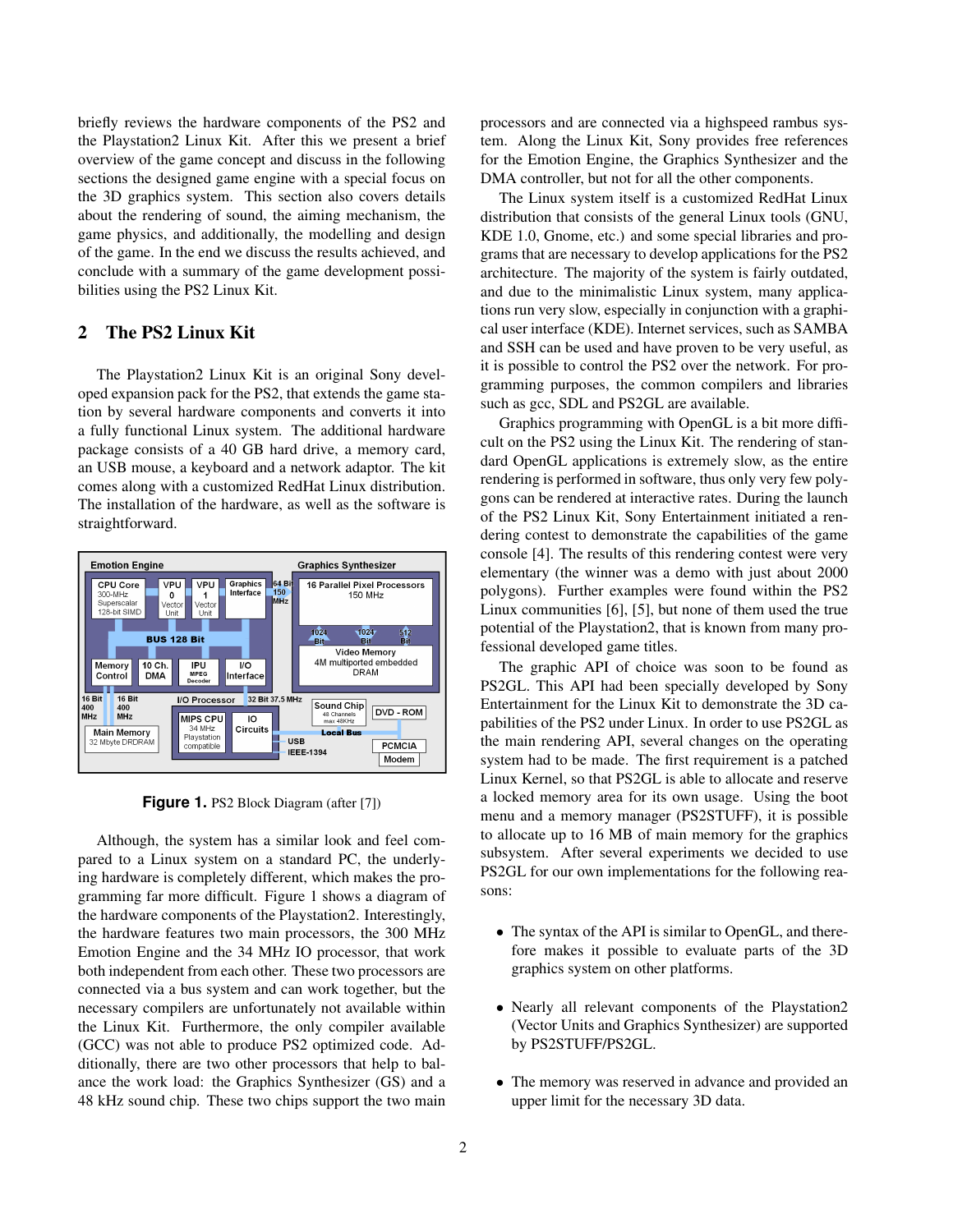• It was the best solution within our time frame (6) month).

Besides the advantages of PS2GL, there are many drawbacks with this library. One of the biggest problems was that only a fraction of the known OpenGL instructions were supported. This caused several problems during the development of the graphics engine, as know and proven to work algorithms had to be redesigned in order to run on the PS2. Additionally, as the library was only available as alpha version, several major bugs have been found, of which some of them could be removed only with the assistance of Taylor Daniels, a developer working for Sony Entertainment and who initially designed PS2GL. Some of the bigger problems were a bug in the far-clipping algorithm and too slow keyboard response functions. As further clipping problems occurred, the model for the arena was carefully designed in order to minimize additional near-clipping problems, see also Figure 2 and Section 4.2.



**Figure 2.** Arena - minimum Tessellation to avoid bad Clipping

## 3 Game Concept

Magnetic Masters was intended to be a classic arcade style game with fast action. The idea was to develop a fast arcade game that would benefit from the technical possibilities provided by the PS2. We decided to create a game similar to the classic 1978 Space Wars from Atari [1]. In this scenario, two space ships orbit around a planet and try to shoot each other. As the ships, as well as the shoots, are dependent on the g-forces from the center object, the shooting and the steering of the ships have proven to be very difficult. With the ambition to move the game into the 3D realm, we first experimented on a PC with the controlling of such ships in 3D space. As this turned out to be rather difficult, we decided on using a plane over which the 3D ships can fly. Although the game still is 3D, the steering and the physics are only 2D. To make the game more interesting, we changed the emptiness of space to an arena, the ships to hovercrafts and the center sun into a giant magnet.

The background story is about a future combat game, in which pilots act as gladiators and have to fight each other for the entertainment of a depraved society. As a tribute to our story we decided to let the player chose one out of four heros. The opponent ship is controlled by the computers artificial intelligence. The strength of the characters vary, and it is possible to play at different levels of difficulty, just by choosing a different character. Similar to many other games, the hired gladiator has to be equipped with weapons and armor in a shop-like system. Here, one can buy additional equipment such as armor, ammunition or tuned jet engines. It was initially planned to have many different items, but for sake of time, we limited this to a mini and a plasma gun at different levels, two types of armor and two different jet engines. The computer opponent has the same stock of weapons but has to chose a different character than the player. One idea for the shoots was that the weapons should not just kill the other player, but rather influence and change his physical attributes.

To win the game, one just needs to win all the duels to gain the rank of a *Magnetic Master*. We planned to let the player compete against more than one opponent in one level, but again time restrictions did not allow us to implement it, although, it would have been no problem for the implementation nor the performance of the PS2 system. Due to time constraints and difficulties in programming the PS2, many initially designed items had to be left out. Even though, the game is not as complete as planed, the result is still very impressive and many people assured us that they like playing the game. Especially the use of magnetism to distort the shoots is very challenging.

## 4 PS2 Game Development

After developing the game concept in theory, we started experimenting with the PS2 to find out the limitations as well as the potentials provided by the available hardware. To get an idea of the technical possibilities, we looked at several professional games and derived our own expectations:

- The graphics rendering should support at least 50.000 to 80.000 polygons with textures, transparency and additional special effects.
- The sound engine should be able to perform real time pitching and Doppler sound effects.
- The physics engine should be as realistic as possible and able to calculate elastic impacts with rotation transfer in 3-dimensional, magnetic fields.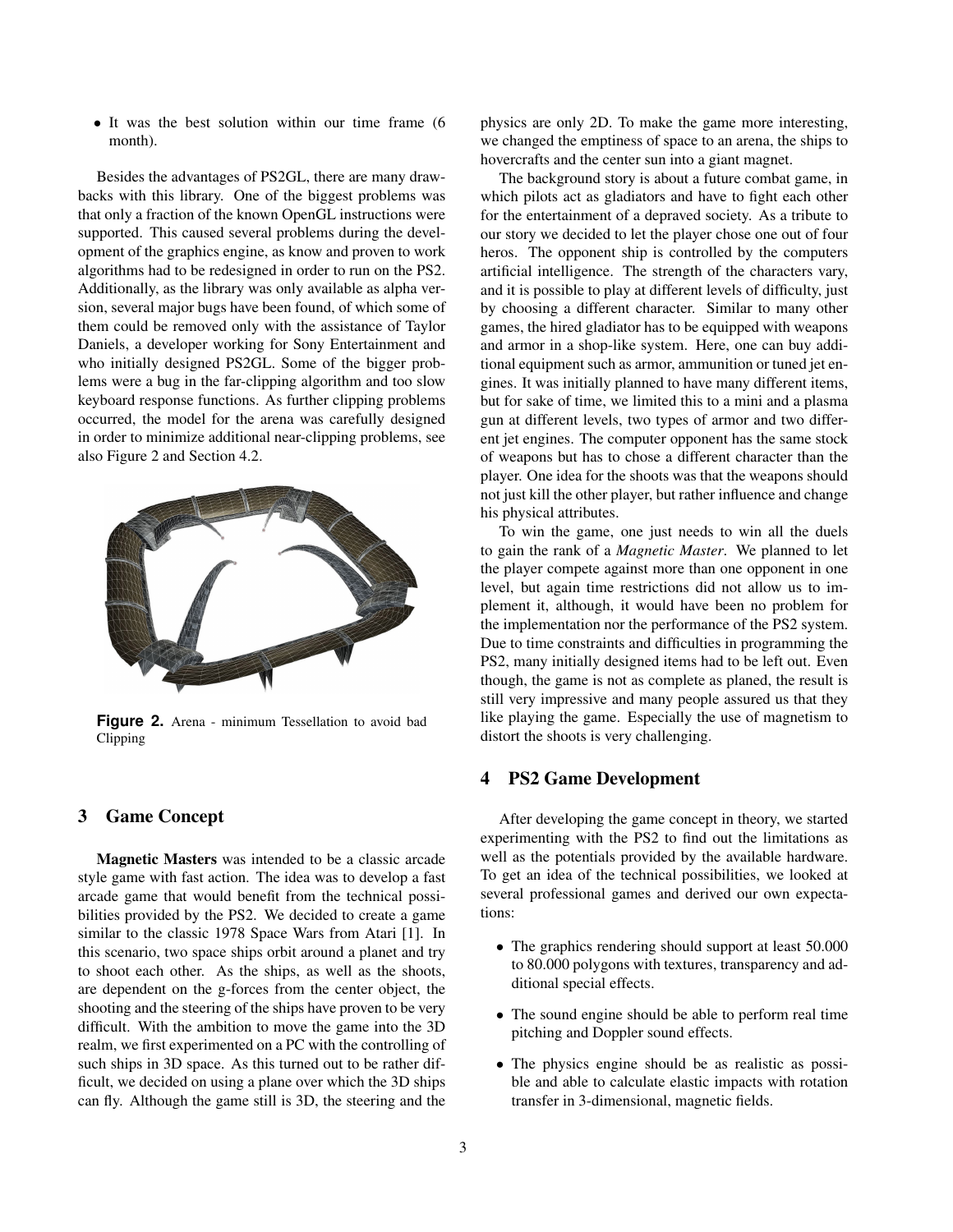• The computer controlled opponent (AI) should not just cheat, but behave as a realistic enemy by only using the same weapons, vehicles and physical parameters.

Soon, we had to realize that such a game could not be implemented with the Playstation2 Linux Kit. Due to many limitations, several adjustments to the original game idea had to be made, in order to develop a functional 3D arcade game. Although, some of the original ideas did not make it into the final implementation, the result is still impressive and fun to play. The following sections present an overview of the developed parts of the game engine as well as the design of the 3D models.

### 4.1 Game Engine

To drive the game, we designed and developed our own game engine within the the PS2 Linux Kit. This game engine consist of a graphics and sound subsystem, a simple physics engine to calculate the magnetic distortions as well as an aiming mechanism for the computer controlled opponent. The development was sometimes very difficult, as no additional PS2 hardware documentation (VU Assembler etc.) was available.

One of the main problems with the game engine was the exact time synchronization between the graphics and the sound engine. In fact, this problem turned out to be the most demanding and time consuming task of the entire project. As later described in Section 4.1.3, the game physics had to be synchronized to the sound hardware in order to use realtime sample pitching effects. Depending on the sound buffer size, an engine cycle was completed every 11 ms or every 21 ms. Unfortunately, PS2GL does not implement an equivalent of the  $glutPostRedisplay()$  function used in the GLUT enhancements of OpenGL. It is not even possible to suspend the rendering process, to offer more complex rendering tasks additional time for their calculations. The PS2GL main loop function initiates the redrawing at no more than 60 Hz, which is the sync rate of the connected PAL/NTSC display device. Only if one reaches the limits, the frame rate will drop to 30 Hz. However, as we had no control of the rendering process at all, two major problems occurred:

- Rendering constantly consumes CPU cycles required by other tasks (AI, sound).
- The game runs completely desynchronized, which results in cycles painted twice, while others being dropped.

A solution to this problem by changing the main loop of the graphics rendering system has failed, and only an extensive parameter tuning could help a bit to keep the game at a stable average frame rate of 30 frames per second.

#### 4.1.1 Graphics Engine

PS2GL works a bit different than the familiar OpenGL. Although, it supports an immediate rendering mode, the maximum possible polygon count for rendering at interactive rates using this technique is limited to just 600. Another in realtime applications often used rendering technique are display lists. But as only seven of these are supported by PS2GL, we decided to discard this technique as well. A more memory-efficient and faster techniques to display 3D data are vertex arrays. As these were fortunately supported by PS2GL, we have chosen this method in our own implementations for the 3D graphics engine. Nevertheless, several limitations still applied with the utilization of vertex arrays, as we found that PS2GL allows only 49 independent 3D-objects in one scene.

We also evaluated the possibilities of using textures within PS2GL. Although, the implementation is very efficient, some restrictions apply here as well. PS2GL only supports a maximum number of 147 different texture maps. Once the texture memory has been allocated assigned, it can not be reused by another texture. This is mainly due to an incomplete development of the PS2GL texture manager.

To overcome these limitations, we used batch-scripts, to divide the game into small subprograms in order to free up texture memory. We also found that the number of texture maps used reduced the maximum number of displayable polygons. Fortunately, the utilization of textures seems to have no influence on the overall performance at all. As it is common practice in game development, we decided to use textures wherever applicable, to reduce the number of polygons from our complex models [9].

With the decision on using vertex arrays, the graphics engine has been optimized for using this technology for the 3D rendering. The model data is stored externally to minimize compiling time and to maximize the loading efficiency. We developed a file conversion tool, that extracts all the necessary information from 3ds data files. The engine was optimized on this basis and able to display about 50.000 polygons with illumination and transparency effects at about 25 frames per second. This is also the maximum performance that can be achieved using the hardware limitations of the Playstation2 with the Linux Kit and PS2GL (according to Tyler Daniels) [3]. Interestingly enough, PS2GL does not support any 2D graphics, therefore all menus and the star wars intro in the beginning of the game, were designed as quads with overlayed textures.

#### 4.1.2 Sound Engine

In order to create a compelling arcade game, good sound and music effects are as important as fancy 3D graphics. Fortunately, there was a good working multipurpose API for the PS2 present. SDL (Simple Direct Media Layer)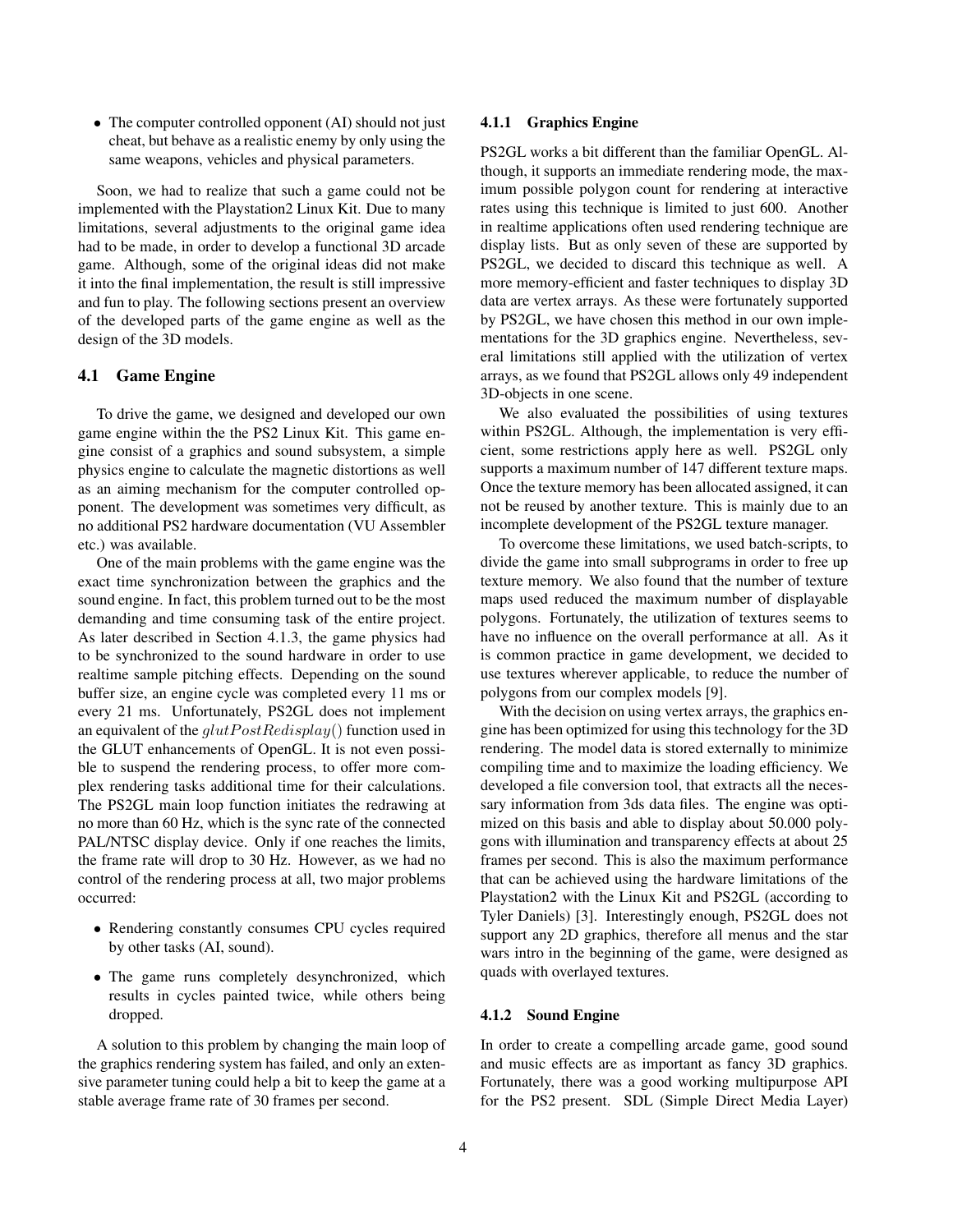

**Figure 3.** Simulating a static Floor.

is freely available for various platforms and used in many multimedia applications [2]. From this library we only employed the functions for loading and the playback of sound. In comparison to PS2GL, SDL was post version 1.0, and thus very reliable.

The additional sound processing for Doppler effects requires sample pitching in real-time. This produced in the first experiments disturbing artifacts, which were caused by an insufficient hardware timer of the PS2. Therefore, we decided to use the sound hardware as game clock to control the game. The Playstation2 and the SDL sound API turned out to be quite powerful in playing sound data. It is no problem to keep the sound buffer at 512 bytes, which would produce disturbing buffer underruns on a standard PC. Using a sample rate of 48 kHz, the buffer has to be filled every 10.7 ms, therefore giving us a theoretical maximum of 94 game cycles per second.

### 4.1.3 Aiming Mechanism

From our initial design document, the AI was planned to be very flexible, giving the computer controlled opponent a dynamic behavior that would adequately react on the players input. Because it is difficult to define tactics in a nonlinear environment, we decided to limit the AI to good aiming algorithms only.

One of the main problems for computing the AM (aiming mechanism) was the limitation of processing time. Due to the point-based approach of our magnetic sources, the environment is neither static nor linear and is constantly changing. Thus it is not possible to determine the proper shooting directions analytically. In order to shoot in the right direction, the AM has to simulate many shots. Using several approximations it was possible to achieve very good results. The simulation runs with an increased magnetic field and an increased temporal speed. Using this approach, we were able to reduce the total number of steps and compute the shoot simulations distributed over three game cycles. Small imprecisions occur only very close to the center magnet. The final AM is efficient enough to compete and win against human opponents.

## 4.2 Modelling and Design

The 3D modelling of the arena, the hovercrafts and the weaponry were accomplished using Cinema4D. The models were textured and exported as 3ds files and converted into our own data format. In contrast to modelling for a standard PC game, many restrictions applied in designing the models with PS2GL back in mind. The first problem was the maximum allowed number of polygons, which was limited to about 30.000.

One of the bigger problems was a bug in the algorithm for the near clipping plane, which forced a minimum tessellation of the arena in order to draw all polygons (see also Figures 2 and 3). In this case a polygon is entirely clipped if only one vertex is outside the viewing frustum. To avoid this clipping behavior, the polygons need to be subdivided and designed with a higher tessellation. The floor of the arena was here the biggest problem. As the camera is always behind the hovercraft, constant clipping would occur. In order to circumvent the requirements for a high polygon tessellation, we had to come up with a trick to create the illusion of a resting floor, Figure 3.

This could be achieved by using an adaptive floor model, that is highly tessellated in the center and less at the outer perimeter, Figure 3(b). Assuming the camera to be always near the center of the floor, we used a rastered alpha texture to simulate atmospheric absorption effects, see Figure 3(c). Additionally, we prevented aliasing effect, which would occur with an infinitely tiled texture. During the game, the floor moves along with the hovercraft, not continuously but stepwise with the step size being the same as the distance in the raster of the texture, Figure 3(b).